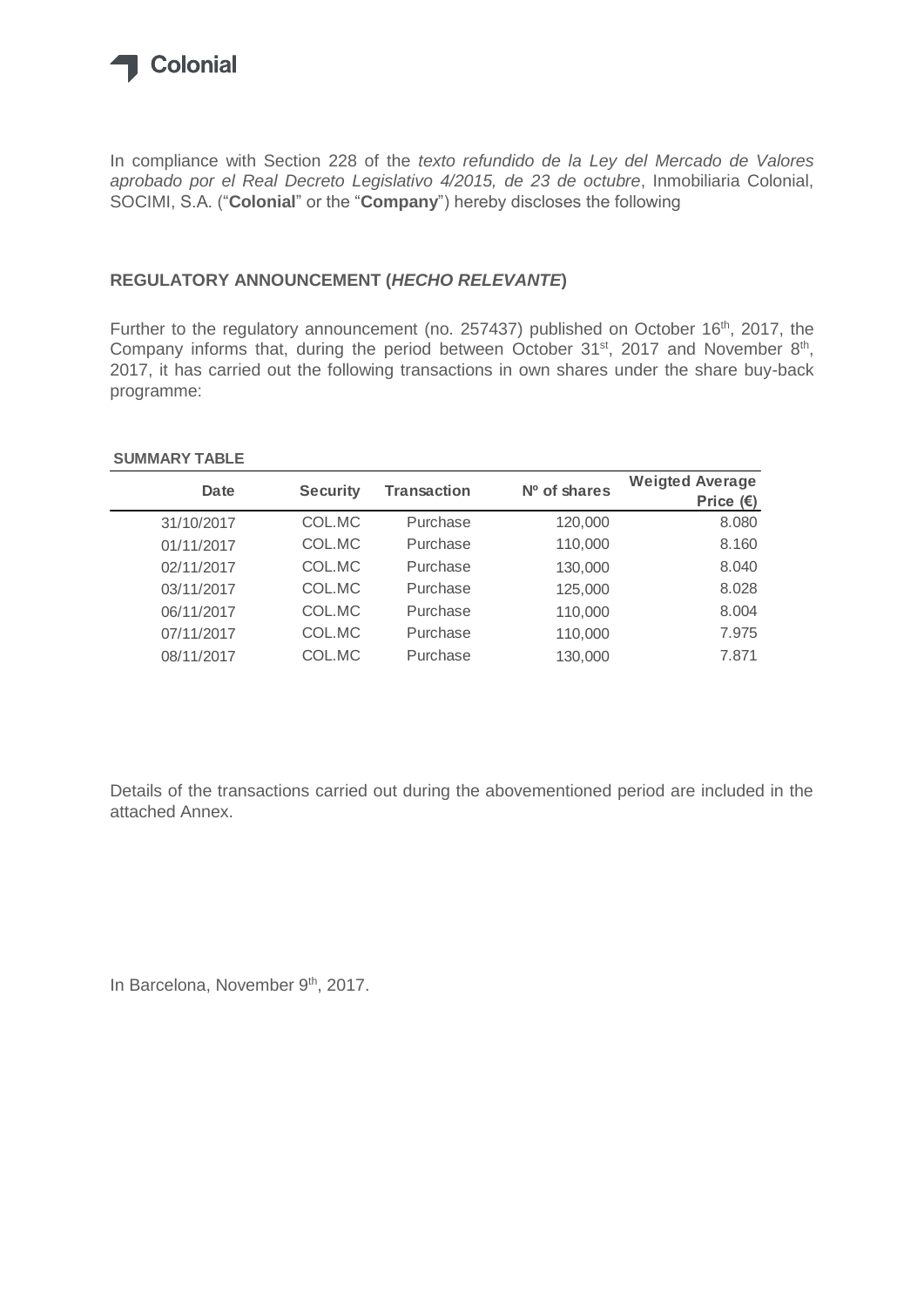

| Date       | <b>Security</b> | <b>Transaction</b> | Nº of shares | Price $(\epsilon)$ | Intermediary       |
|------------|-----------------|--------------------|--------------|--------------------|--------------------|
| 31/10/2017 | COL.MC          | Purchase           | 2,025        | 8.121              | Renta 4 Banco, S.A |
| 31/10/2017 | COL.MC          | Purchase           | 807          | 8.120              | Renta 4 Banco, S.A |
| 31/10/2017 | COL.MC          | Purchase           | 6,041        | 8.104              | Renta 4 Banco, S.A |
| 31/10/2017 | COL.MC          | Purchase           | 1,025        | 8.107              | Renta 4 Banco, S.A |
| 31/10/2017 | COL.MC          | Purchase           | 1,639        | 8.108              | Renta 4 Banco, S.A |
| 31/10/2017 | COL.MC          | Purchase           | 1,000        | 8.109              | Renta 4 Banco, S.A |
| 31/10/2017 | COL.MC          | Purchase           | 1,886        | 8.110              | Renta 4 Banco, S.A |
| 31/10/2017 | COL.MC          | Purchase           | 1,000        | 8.111              | Renta 4 Banco, S.A |
| 31/10/2017 | COL.MC          | Purchase           | 1,025        | 8.112              | Renta 4 Banco, S.A |
| 31/10/2017 | COL.MC          | Purchase           | 3,000        | 8.114              | Renta 4 Banco, S.A |
| 31/10/2017 | COL.MC          | Purchase           | 1,025        | 8.116              | Renta 4 Banco, S.A |
| 31/10/2017 | COL.MC          | Purchase           | 1,000        | 8.119              | Renta 4 Banco, S.A |
| 31/10/2017 | COL.MC          | Purchase           | 4,000        | 8.044              | Renta 4 Banco, S.A |
| 31/10/2017 | COL.MC          | Purchase           | 3,000        | 8.054              | Renta 4 Banco, S.A |
| 31/10/2017 | COL.MC          | Purchase           | 381          | 8.056              | Renta 4 Banco, S.A |
| 31/10/2017 | COL.MC          | Purchase           | 1,000        | 8.059              | Renta 4 Banco, S.A |
| 31/10/2017 | COL.MC          | Purchase           | 1,000        | 8.060              | Renta 4 Banco, S.A |
| 31/10/2017 | COL.MC          | Purchase           | 2,000        | 8.061              | Renta 4 Banco, S.A |
| 31/10/2017 | COL.MC          | Purchase           | 5,000        | 8.064              | Renta 4 Banco, S.A |
| 31/10/2017 | COL.MC          | Purchase           | 663          | 8.067              | Renta 4 Banco, S.A |
| 31/10/2017 | COL.MC          | Purchase           | 2,000        | 8.069              | Renta 4 Banco, S.A |
| 31/10/2017 | COL.MC          | Purchase           | 363          | 7.987              | Renta 4 Banco, S.A |
| 31/10/2017 | COL.MC          | Purchase           | 235          | 8.070              | Renta 4 Banco, S.A |
| 31/10/2017 | COL.MC          | Purchase           | 1,000        | 7.990              | Renta 4 Banco, S.A |
| 31/10/2017 | COL.MC          | Purchase           | 2,000        | 8.074              | Renta 4 Banco, S.A |
| 31/10/2017 | COL.MC          | Purchase           | 1,989        | 7.992              | Renta 4 Banco, S.A |
| 31/10/2017 | COL.MC          | Purchase           | 1,000        | 8.079              | Renta 4 Banco, S.A |
| 31/10/2017 | COL.MC          | Purchase           | 3,000        | 7.996              | Renta 4 Banco, S.A |
| 31/10/2017 | COL.MC          | Purchase           | 2,000        | 8.084              | Renta 4 Banco, S.A |
| 31/10/2017 | COL.MC          | Purchase           | 4,000        | 7.999              | Renta 4 Banco, S.A |
| 31/10/2017 | COL.MC          | Purchase           | 1,000        | 8.085              | Renta 4 Banco, S.A |
| 31/10/2017 | COL.MC          | Purchase           | 1,000        | 8.001              | Renta 4 Banco, S.A |
| 31/10/2017 | COL.MC          | Purchase           | 3,549        | 8.089              | Renta 4 Banco, S.A |
| 31/10/2017 | COL.MC          | Purchase           | 1,000        | 8.002              | Renta 4 Banco, S.A |
| 31/10/2017 | COL.MC          | Purchase           | 1,400        | 8.090              | Renta 4 Banco, S.A |
| 31/10/2017 | COL.MC          | Purchase           | 2,194        | 8.004              | Renta 4 Banco, S.A |
| 31/10/2017 | COL.MC          | Purchase           | 1,958        | 8.091              | Renta 4 Banco, S.A |
| 31/10/2017 | COL.MC          | Purchase           | 1,000        | 8.007              | Renta 4 Banco, S.A |
| 31/10/2017 | COL.MC          | Purchase           | 75           | 8.092              | Renta 4 Banco, S.A |
| 31/10/2017 | COL.MC          | Purchase           | 1,000        | 8.008              | Renta 4 Banco, S.A |
| 31/10/2017 | COL.MC          | Purchase           | 6,006        | 8.094              | Renta 4 Banco, S.A |
| 31/10/2017 | COL.MC          | Purchase           | 1,000        | 8.009              | Renta 4 Banco, S.A |
| 31/10/2017 | COL.MC          | Purchase           | 1,715        | 8.095              | Renta 4 Banco, S.A |
| 31/10/2017 | COL.MC          | Purchase           | 188          | 8.013              | Renta 4 Banco, S.A |
| 31/10/2017 | COL.MC          | Purchase           | 2,444        | 8.097              | Renta 4 Banco, S.A |
| 31/10/2017 | COL.MC          | Purchase           | 2,000        | 8.014              | Renta 4 Banco, S.A |
| 31/10/2017 | COL.MC          | Purchase           | 1,958        | 8.098              | Renta 4 Banco, S.A |
| 31/10/2017 | COL.MC          | Purchase           | 1,000        | 8.017              | Renta 4 Banco, S.A |
| 31/10/2017 | COL.MC          | Purchase           | 5,790        | 8.099              | Renta 4 Banco, S.A |
| 31/10/2017 | COL.MC          | Purchase           | 2,000        | 8.019              | Renta 4 Banco, S.A |
| 31/10/2017 | COL.MC          | Purchase           | 2,000        | 8.100              | Renta 4 Banco, S.A |
| 31/10/2017 | COL.MC          | Purchase           | 2,000        | 8.024              | Renta 4 Banco, S.A |
| 31/10/2017 | COL.MC          | Purchase           | 406          | 8.102              | Renta 4 Banco, S.A |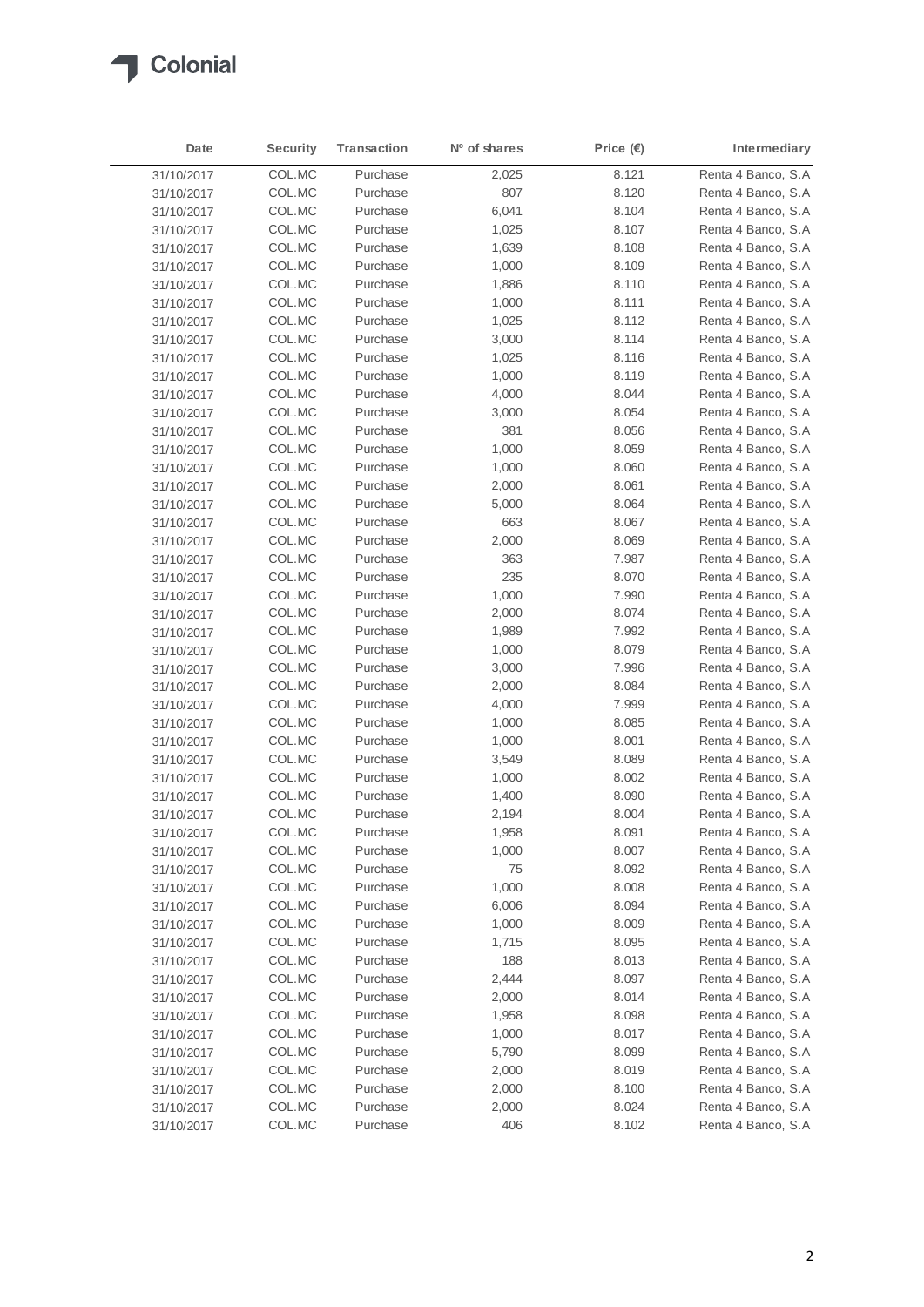

| Date       | <b>Security</b> | <b>Transaction</b> | Nº of shares | Price $(\epsilon)$ | Intermediary        |
|------------|-----------------|--------------------|--------------|--------------------|---------------------|
| 31/10/2017 | COL.MC          | Purchase           | 1,000        | 8.039              | Renta 4 Banco, S.A  |
| 31/10/2017 | COL.MC          | Purchase           | 2,983        | 8.103              | Renta 4 Banco, S.A  |
| 31/10/2017 | COL.MC          | Purchase           | 2,025        | 8.123              | Renta 4 Banco, S.A  |
| 31/10/2017 | COL.MC          | Purchase           | 1,025        | 8.125              | Renta 4 Banco, S.A  |
| 31/10/2017 | COL.MC          | Purchase           | 1,025        | 8.129              | Renta 4 Banco, S.A. |
| 31/10/2017 | COL.MC          | Purchase           | 2,025        | 8.134              | Renta 4 Banco, S.A  |
| 31/10/2017 | COL.MC          | Purchase           | 1,025        | 8.135              | Renta 4 Banco, S.A  |
| 31/10/2017 | COL.MC          | Purchase           | 3,000        | 8.160              | Renta 4 Banco, S.A  |
| 31/10/2017 | COL.MC          | Purchase           | 76           | 8.162              | Renta 4 Banco, S.A  |
| 31/10/2017 | COL.MC          | Purchase           | 2,105        | 8.165              | Renta 4 Banco, S.A  |
| 31/10/2017 | COL.MC          | Purchase           | 3,000        | 8.167              | Renta 4 Banco, S.A  |
| 31/10/2017 | COL.MC          | Purchase           | 1,924        | 8.168              | Renta 4 Banco, S.A. |
| 01/11/2017 | COL.MC          | Purchase           | 2,000        | 8.233              | Renta 4 Banco, S.A  |
| 01/11/2017 | COL.MC          | Purchase           | 670          | 8.229              | Renta 4 Banco, S.A  |
| 01/11/2017 | COL.MC          | Purchase           | 404          | 8.196              | Renta 4 Banco, S.A  |
| 01/11/2017 | COL.MC          | Purchase           | 5,000        | 8.199              | Renta 4 Banco, S.A  |
| 01/11/2017 | COL.MC          | Purchase           | 582          | 8.201              | Renta 4 Banco, S.A  |
| 01/11/2017 | COL.MC          | Purchase           | 1,000        | 8.204              | Renta 4 Banco, S.A  |
| 01/11/2017 | COL.MC          | Purchase           | 1,000        | 8.209              | Renta 4 Banco, S.A  |
| 01/11/2017 | COL.MC          | Purchase           | 1,000        | 8.214              | Renta 4 Banco, S.A  |
| 01/11/2017 | COL.MC          | Purchase           | 670          | 8.217              | Renta 4 Banco, S.A  |
| 01/11/2017 | COL.MC          | Purchase           | 1,351        | 8.221              | Renta 4 Banco, S.A  |
| 01/11/2017 | COL.MC          | Purchase           | 670          | 8.222              | Renta 4 Banco, S.A  |
| 01/11/2017 | COL.MC          | Purchase           | 1,000        | 8.227              | Renta 4 Banco, S.A  |
| 01/11/2017 | COL.MC          | Purchase           | 2,000        | 8.143              | Renta 4 Banco, S.A  |
| 01/11/2017 | COL.MC          | Purchase           | 1,000        | 8.144              | Renta 4 Banco, S.A  |
| 01/11/2017 | COL.MC          | Purchase           | 8,709        | 8.145              | Renta 4 Banco, S.A  |
| 01/11/2017 | COL.MC          | Purchase           | 2,200        | 8.146              | Renta 4 Banco, S.A  |
| 01/11/2017 | COL.MC          | Purchase           | 2,000        | 8.147              | Renta 4 Banco, S.A  |
| 01/11/2017 | COL.MC          | Purchase           | 2,200        | 8.148              | Renta 4 Banco, S.A  |
| 01/11/2017 | COL.MC          | Purchase           | 1,200        | 8.150              | Renta 4 Banco, S.A  |
| 01/11/2017 | COL.MC          | Purchase           | 4,260        | 8.151              | Renta 4 Banco, S.A  |
| 01/11/2017 | COL.MC          | Purchase           | 4,345        | 8.153              | Renta 4 Banco, S.A  |
| 01/11/2017 | COL.MC          | Purchase           | 3,330        | 8.158              | Renta 4 Banco, S.A  |
| 01/11/2017 | COL.MC          | Purchase           | 930          | 8.160              | Renta 4 Banco, S.A  |
| 01/11/2017 | COL.MC          | Purchase           | 891          | 8.121              | Renta 4 Banco, S.A  |
| 01/11/2017 | COL.MC          | Purchase           | 2,130        | 8.167              | Renta 4 Banco, S.A  |
| 01/11/2017 | COL.MC          | Purchase           | 2,000        | 8.122              | Renta 4 Banco, S.A  |
| 01/11/2017 | COL.MC          | Purchase           | 930          | 8.168              | Renta 4 Banco, S.A  |
| 01/11/2017 | COL.MC          | Purchase           | 2,398        | 8.123              | Renta 4 Banco, S.A  |
| 01/11/2017 | COL.MC          | Purchase           | 850          | 8.173              | Renta 4 Banco, S.A  |
| 01/11/2017 | COL.MC          | Purchase           | 1,423        | 8.125              | Renta 4 Banco, S.A  |
| 01/11/2017 | COL.MC          | Purchase           | 1,700        | 8.174              | Renta 4 Banco, S.A  |
| 01/11/2017 | COL.MC          | Purchase           | 4,332        | 8.126              | Renta 4 Banco, S.A  |
| 01/11/2017 | COL.MC          | Purchase           | 177          | 8.176              | Renta 4 Banco, S.A  |
| 01/11/2017 | COL.MC          | Purchase           | 1,297        | 8.127              | Renta 4 Banco, S.A  |
| 01/11/2017 | COL.MC          | Purchase           | 850          | 8.177              | Renta 4 Banco, S.A  |
| 01/11/2017 | COL.MC          | Purchase           | 1,000        | 8.130              | Renta 4 Banco, S.A  |
| 01/11/2017 | COL.MC          | Purchase           | 1,780        | 8.179              | Renta 4 Banco, S.A  |
| 01/11/2017 | COL.MC          | Purchase           | 1,000        | 8.132              | Renta 4 Banco, S.A  |
| 01/11/2017 | COL.MC          | Purchase           | 1,200        | 8.181              | Renta 4 Banco, S.A  |
| 01/11/2017 | COL.MC          | Purchase           | 1,000        | 8.135              | Renta 4 Banco, S.A  |
| 01/11/2017 | COL.MC          | Purchase           | 5,180        | 8.184              | Renta 4 Banco, S.A  |
| 01/11/2017 | COL.MC          | Purchase           | 2,200        | 8.137              | Renta 4 Banco, S.A  |
| 01/11/2017 | COL.MC          | Purchase           | 850          | 8.186              | Renta 4 Banco, S.A  |
| 01/11/2017 | COL.MC          | Purchase           | 3,000        | 8.138              | Renta 4 Banco, S.A  |
|            |                 |                    |              |                    |                     |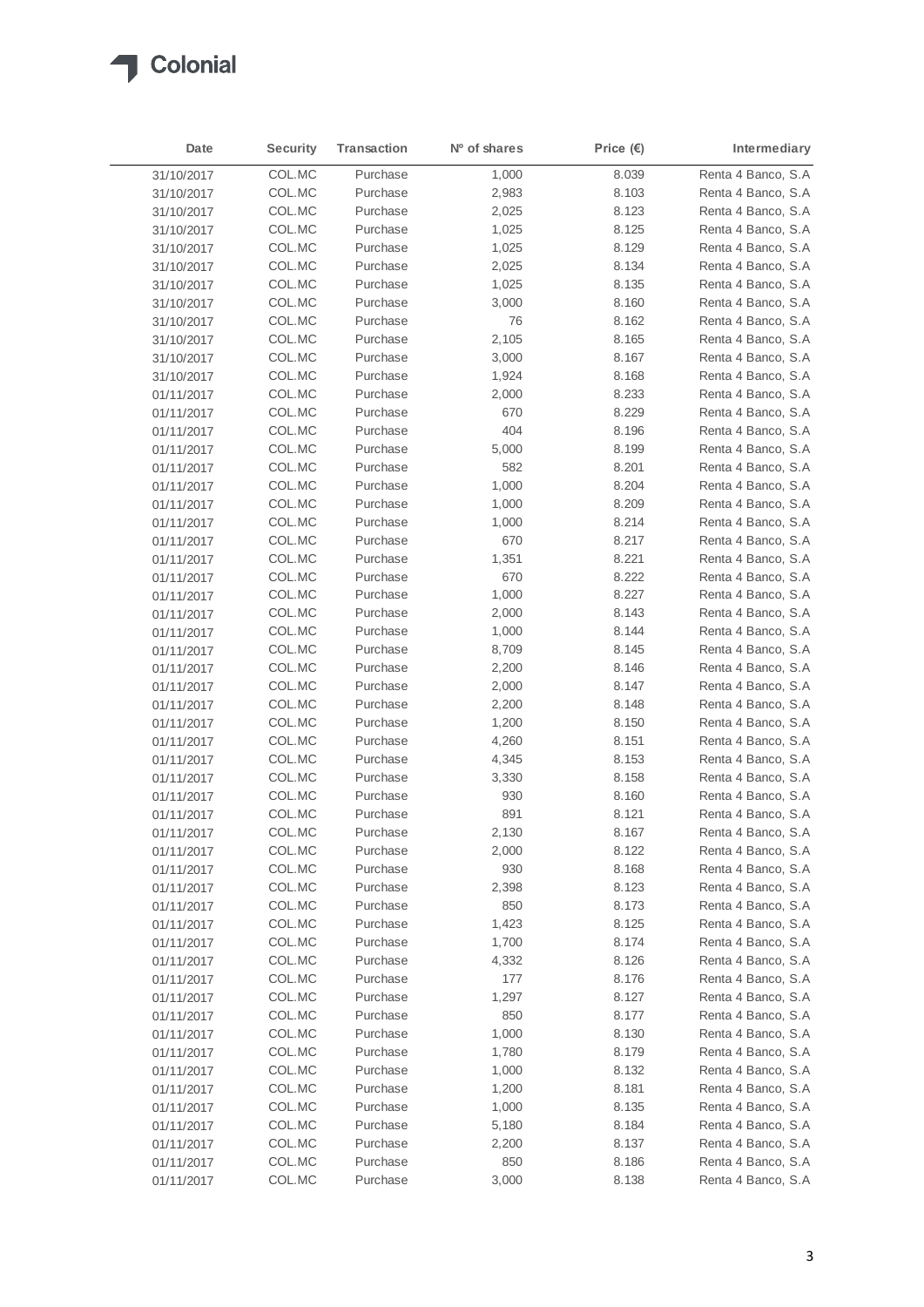

| Date                     | <b>Security</b> | <b>Transaction</b> | Nº of shares | Price $(\epsilon)$ | Intermediary       |
|--------------------------|-----------------|--------------------|--------------|--------------------|--------------------|
| 01/11/2017               | COL.MC          | Purchase           | 429          | 8.188              | Renta 4 Banco, S.A |
| 01/11/2017               | COL.MC          | Purchase           | 4,162        | 8.139              | Renta 4 Banco, S.A |
| 01/11/2017               | COL.MC          | Purchase           | 850          | 8.189              | Renta 4 Banco, S.A |
| 01/11/2017               | COL.MC          | Purchase           | 6,041        | 8.140              | Renta 4 Banco, S.A |
| 01/11/2017               | COL.MC          | Purchase           | 407          | 8.191              | Renta 4 Banco, S.A |
| 01/11/2017               | COL.MC          | Purchase           | 8,552        | 8.141              | Renta 4 Banco, S.A |
| 01/11/2017               | COL.MC          | Purchase           | 3,000        | 8.194              | Renta 4 Banco, S.A |
| 01/11/2017               | COL.MC          | Purchase           | 1,000        | 8.142              | Renta 4 Banco, S.A |
| 01/11/2017               | COL.MC          | Purchase           | 850          | 8.195              | Renta 4 Banco, S.A |
| 01/11/2017               | COL.MC          | Purchase           | 1,000        | 8.234              | Renta 4 Banco, S.A |
| 02/11/2017               | COL.MC          | Purchase           | 4,000        | 7.996              | Renta 4 Banco, S.A |
| 02/11/2017               | COL.MC          | Purchase           | 1,000        | 7.987              | Renta 4 Banco, S.A |
| 02/11/2017               | COL.MC          | Purchase           | 1,598        | 7.975              | Renta 4 Banco, S.A |
| 02/11/2017               | COL.MC          | Purchase           | 1,000        | 7.976              | Renta 4 Banco, S.A |
| 02/11/2017               | COL.MC          | Purchase           | 146          | 7.977              | Renta 4 Banco, S.A |
| 02/11/2017               | COL.MC          | Purchase           | 244          | 7.978              | Renta 4 Banco, S.A |
| 02/11/2017               | COL.MC          | Purchase           | 2,000        | 7.979              | Renta 4 Banco, S.A |
| 02/11/2017               | COL.MC          | Purchase           | 1,756        | 7.980              | Renta 4 Banco, S.A |
| 02/11/2017               | COL.MC          | Purchase           | 3,000        | 7.981              | Renta 4 Banco, S.A |
| 02/11/2017               | COL.MC          | Purchase           | 10,000       | 7.982              | Renta 4 Banco, S.A |
| 02/11/2017               | COL.MC          | Purchase           | 2,659        | 7.984              | Renta 4 Banco, S.A |
| 02/11/2017               | COL.MC          | Purchase           | 1,000        | 7.985              | Renta 4 Banco, S.A |
| 02/11/2017               | COL.MC          | Purchase           | 1,854        | 7.957              | Renta 4 Banco, S.A |
| 02/11/2017               | COL.MC          | Purchase           | 1,000        | 7.963              | Renta 4 Banco, S.A |
| 02/11/2017               | COL.MC          | Purchase           | 4,000        | 7.969              | Renta 4 Banco, S.A |
| 02/11/2017               | COL.MC          | Purchase           | 2,000        | 7.970              | Renta 4 Banco, S.A |
| 02/11/2017               | COL.MC          | Purchase           | 3,000        | 7.971              | Renta 4 Banco, S.A |
| 02/11/2017               | COL.MC          | Purchase           | 4,000        | 7.972              | Renta 4 Banco, S.A |
|                          | COL.MC          | Purchase           | 19           | 7.973              | Renta 4 Banco, S.A |
| 02/11/2017<br>02/11/2017 | COL.MC          | Purchase           | 6,000        | 7.974              | Renta 4 Banco, S.A |
|                          | COL.MC          | Purchase           | 1,000        | 8.002              | Renta 4 Banco, S.A |
| 02/11/2017               | COL.MC          | Purchase           | 3,000        | 8.004              | Renta 4 Banco, S.A |
| 02/11/2017<br>02/11/2017 | COL.MC          | Purchase           | 1,000        | 8.006              | Renta 4 Banco, S.A |
|                          | COL.MC          | Purchase           | 2,000        | 8.093              | Renta 4 Banco, S.A |
| 02/11/2017<br>02/11/2017 | COL.MC          | Purchase           | 1,000        | 8.008              | Renta 4 Banco, S.A |
| 02/11/2017               | COL.MC          | Purchase           | 1,000        | 8.095              | Renta 4 Banco, S.A |
|                          | COL.MC          | Purchase           | 1,000        | 8.009              | Renta 4 Banco, S.A |
| 02/11/2017               | COL.MC          | Purchase           | 1,850        | 8.096              | Renta 4 Banco, S.A |
| 02/11/2017               | COL.MC          | Purchase           |              |                    | Renta 4 Banco, S.A |
| 02/11/2017               | COL.MC          | Purchase           | 1,000        | 8.013<br>8.098     | Renta 4 Banco, S.A |
| 02/11/2017               | COL.MC          | Purchase           | 610<br>151   | 8.017              | Renta 4 Banco, S.A |
| 02/11/2017               | COL.MC          | Purchase           |              |                    | Renta 4 Banco, S.A |
| 02/11/2017               | COL.MC          | Purchase           | 4,484        | 8.099              |                    |
| 02/11/2017               | COL.MC          |                    | 454          | 8.019              | Renta 4 Banco, S.A |
| 02/11/2017               |                 | Purchase           | 3,113        | 8.100              | Renta 4 Banco, S.A |
| 02/11/2017               | COL.MC          | Purchase           | 1,000        | 8.022              | Renta 4 Banco, S.A |
| 02/11/2017               | COL.MC          | Purchase           | 2,000        | 8.101              | Renta 4 Banco, S.A |
| 02/11/2017               | COL.MC          | Purchase           | 1,000        | 8.023              | Renta 4 Banco, S.A |
| 02/11/2017               | COL.MC          | Purchase           | 1,150        | 8.102              | Renta 4 Banco, S.A |
| 02/11/2017               | COL.MC          | Purchase           | 1,000        | 8.028              | Renta 4 Banco, S.A |
| 02/11/2017               | COL.MC          | Purchase           | 4,503        | 8.104              | Renta 4 Banco, S.A |
| 02/11/2017               | COL.MC          | Purchase           | 1,000        | 8.033              | Renta 4 Banco, S.A |
| 02/11/2017               | COL.MC          | Purchase           | 850          | 8.105              | Renta 4 Banco, S.A |
| 02/11/2017               | COL.MC          | Purchase           | 1,000        | 8.035              | Renta 4 Banco, S.A |
| 02/11/2017               | COL.MC          | Purchase           | 1,000        | 8.106              | Renta 4 Banco, S.A |
| 02/11/2017               | COL.MC          | Purchase           | 3,000        | 8.042              | Renta 4 Banco, S.A |
| 02/11/2017               | COL.MC          | Purchase           | 4,790        | 8.108              | Renta 4 Banco, S.A |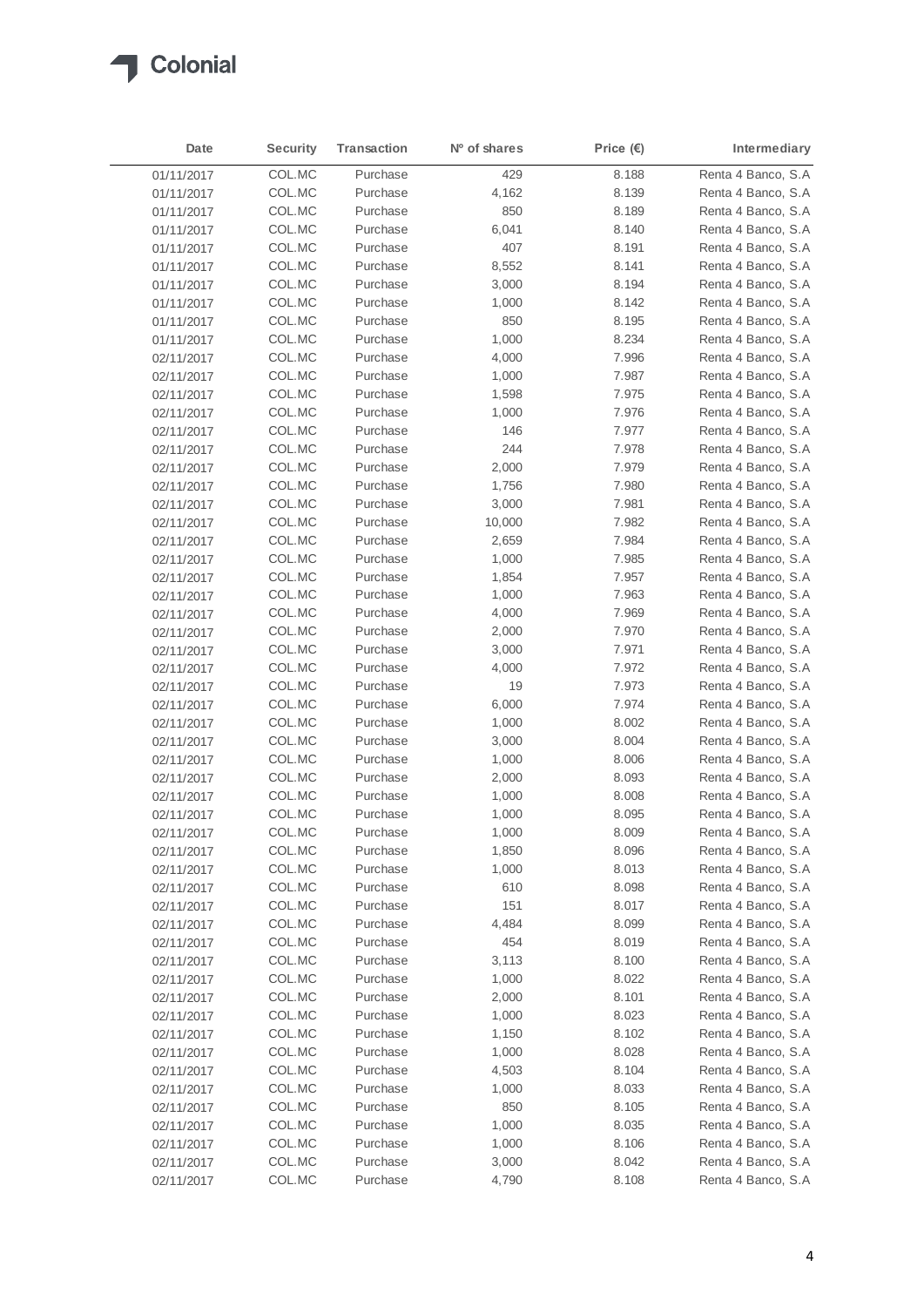

| Date       | <b>Security</b> | <b>Transaction</b> | Nº of shares | Price $(E)$ | Intermediary        |
|------------|-----------------|--------------------|--------------|-------------|---------------------|
| 02/11/2017 | COL.MC          | Purchase           | 1,000        | 8.047       | Renta 4 Banco, S.A  |
| 02/11/2017 | COL.MC          | Purchase           | 3,000        | 8.109       | Renta 4 Banco, S.A  |
| 02/11/2017 | COL.MC          | Purchase           | 511          | 8.052       | Renta 4 Banco, S.A  |
| 02/11/2017 | COL.MC          | Purchase           | 1,141        | 8.113       | Renta 4 Banco, S.A  |
| 02/11/2017 | COL.MC          | Purchase           | 1,000        | 8.054       | Renta 4 Banco, S.A  |
| 02/11/2017 | COL.MC          | Purchase           | 1,000        | 8.114       | Renta 4 Banco, S.A  |
| 02/11/2017 | COL.MC          | Purchase           | 1,000        | 8.060       | Renta 4 Banco, S.A. |
| 02/11/2017 | COL.MC          | Purchase           | 790          | 8.116       | Renta 4 Banco, S.A  |
| 02/11/2017 | COL.MC          | Purchase           | 1,000        | 8.061       | Renta 4 Banco, S.A  |
| 02/11/2017 | COL.MC          | Purchase           | 790          | 8.117       | Renta 4 Banco, S.A  |
| 02/11/2017 | COL.MC          | Purchase           | 1,000        | 8.063       | Renta 4 Banco, S.A  |
| 02/11/2017 | COL.MC          | Purchase           | 925          | 8.120       | Renta 4 Banco, S.A  |
| 02/11/2017 | COL.MC          | Purchase           | 1,000        | 8.064       | Renta 4 Banco, S.A  |
| 02/11/2017 | COL.MC          | Purchase           | 762          | 8.126       | Renta 4 Banco, S.A  |
| 02/11/2017 | COL.MC          | Purchase           | 3,000        | 8.069       | Renta 4 Banco, S.A  |
| 02/11/2017 | COL.MC          | Purchase           | 925          | 8.128       | Renta 4 Banco, S.A  |
| 02/11/2017 | COL.MC          | Purchase           | 2,000        | 8.074       | Renta 4 Banco, S.A  |
| 02/11/2017 | COL.MC          | Purchase           | 3,000        | 8.137       | Renta 4 Banco, S.A  |
| 02/11/2017 | COL.MC          | Purchase           | 3,000        | 8.077       | Renta 4 Banco, S.A  |
| 02/11/2017 | COL.MC          | Purchase           | 925          | 8.148       | Renta 4 Banco, S.A  |
| 02/11/2017 | COL.MC          | Purchase           | 5,000        | 8.079       | Renta 4 Banco, S.A  |
| 02/11/2017 | COL.MC          | Purchase           | 1,000        | 8.082       | Renta 4 Banco, S.A  |
| 02/11/2017 | COL.MC          | Purchase           | 1,000        | 8.083       | Renta 4 Banco, S.A  |
| 02/11/2017 | COL.MC          | Purchase           | 1,000        | 8.092       | Renta 4 Banco, S.A  |
| 03/11/2017 | COL.MC          | Purchase           | 1,000        | 7.973       | Renta 4 Banco, S.A  |
| 03/11/2017 | COL.MC          | Purchase           | 1,000        | 7.976       | Renta 4 Banco, S.A  |
| 03/11/2017 | COL.MC          | Purchase           | 923          | 8.068       | Renta 4 Banco, S.A  |
| 03/11/2017 | COL.MC          | Purchase           | 2,373        | 8.072       | Renta 4 Banco, S.A  |
| 03/11/2017 | COL.MC          | Purchase           | 923          | 8.073       | Renta 4 Banco, S.A  |
| 03/11/2017 | COL.MC          | Purchase           | 923          | 8.078       | Renta 4 Banco, S.A  |
| 03/11/2017 | COL.MC          | Purchase           | 923          | 8.083       | Renta 4 Banco, S.A  |
| 03/11/2017 | COL.MC          | Purchase           | 923          | 8.089       | Renta 4 Banco, S.A  |
| 03/11/2017 | COL.MC          | Purchase           | 263          | 7.989       | Renta 4 Banco, S.A  |
| 03/11/2017 | COL.MC          | Purchase           | 923          | 8.027       | Renta 4 Banco, S.A  |
| 03/11/2017 | COL.MC          | Purchase           | 492          | 7.990       | Renta 4 Banco, S.A  |
| 03/11/2017 | COL.MC          | Purchase           | 1,803        | 8.028       | Renta 4 Banco, S.A  |
| 03/11/2017 | COL.MC          | Purchase           | 4,679        | 7.992       | Renta 4 Banco, S.A  |
| 03/11/2017 | COL.MC          | Purchase           | 880          | 8.030       | Renta 4 Banco, S.A  |
| 03/11/2017 | COL.MC          | Purchase           | 650          | 7.993       | Renta 4 Banco, S.A  |
| 03/11/2017 | COL.MC          | Purchase           | 1,760        | 8.031       | Renta 4 Banco, S.A  |
| 03/11/2017 | COL.MC          | Purchase           | 6,000        | 7.995       | Renta 4 Banco, S.A  |
| 03/11/2017 | COL.MC          | Purchase           | 1,803        | 8.032       | Renta 4 Banco, S.A  |
| 03/11/2017 | COL.MC          | Purchase           | 1,000        | 7.997       | Renta 4 Banco, S.A  |
| 03/11/2017 | COL.MC          | Purchase           | 1,760        | 8.033       | Renta 4 Banco, S.A  |
| 03/11/2017 | COL.MC          | Purchase           | 1,100        | 7.998       | Renta 4 Banco, S.A  |
| 03/11/2017 | COL.MC          | Purchase           | 2,377        | 8.034       | Renta 4 Banco, S.A  |
| 03/11/2017 | COL.MC          | Purchase           | 5,100        | 8.000       | Renta 4 Banco, S.A  |
| 03/11/2017 | COL.MC          | Purchase           | 1,892        | 8.035       | Renta 4 Banco, S.A  |
| 03/11/2017 | COL.MC          | Purchase           | 650          | 8.001       | Renta 4 Banco, S.A  |
| 03/11/2017 | COL.MC          | Purchase           | 3,520        | 8.036       | Renta 4 Banco, S.A  |
| 03/11/2017 | COL.MC          | Purchase           | 3,000        | 8.002       | Renta 4 Banco, S.A  |
| 03/11/2017 | COL.MC          | Purchase           | 933          | 8.037       | Renta 4 Banco, S.A  |
| 03/11/2017 | COL.MC          | Purchase           | 2,100        | 8.003       | Renta 4 Banco, S.A  |
| 03/11/2017 | COL.MC          | Purchase           | 1,599        | 8.038       | Renta 4 Banco, S.A  |
| 03/11/2017 | COL.MC          | Purchase           | 1,461        | 8.004       | Renta 4 Banco, S.A  |
| 03/11/2017 | COL.MC          | Purchase           | 923          | 8.039       | Renta 4 Banco, S.A  |
| 03/11/2017 | COL.MC          | Purchase           | 2,759        | 8.005       | Renta 4 Banco, S.A  |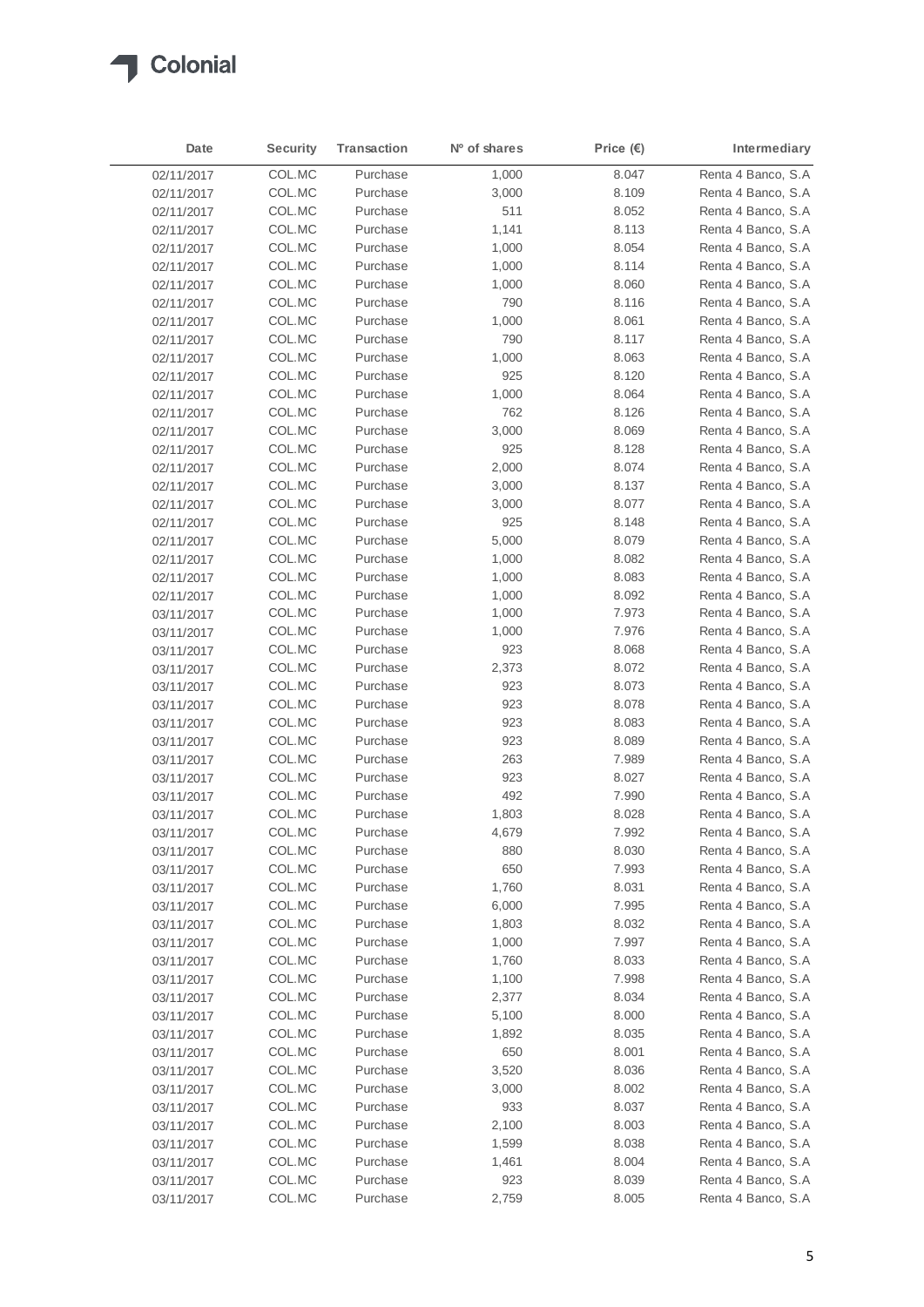

| Date                     | <b>Security</b>  | <b>Transaction</b>   | Nº of shares | Price $(\epsilon)$ | Intermediary                             |
|--------------------------|------------------|----------------------|--------------|--------------------|------------------------------------------|
| 03/11/2017               | COL.MC           | Purchase             | 9,228        | 8.040              | Renta 4 Banco, S.A                       |
| 03/11/2017               | COL.MC           | Purchase             | 2,000        | 8.007              | Renta 4 Banco, S.A.                      |
| 03/11/2017               | COL.MC           | Purchase             | 3,000        | 8.042              | Renta 4 Banco, S.A                       |
| 03/11/2017               | COL.MC           | Purchase             | 1,000        | 8.010              | Renta 4 Banco, S.A                       |
| 03/11/2017               | COL.MC           | Purchase             | 3,520        | 8.043              | Renta 4 Banco, S.A                       |
| 03/11/2017               | COL.MC           | Purchase             | 1,100        | 8.011              | Renta 4 Banco, S.A                       |
| 03/11/2017               | COL.MC           | Purchase             | 880          | 8.045              | Renta 4 Banco, S.A                       |
| 03/11/2017               | COL.MC           | Purchase             | 1,375        | 8.013              | Renta 4 Banco, S.A                       |
| 03/11/2017               | COL.MC           | Purchase             | 2,969        | 8.046              | Renta 4 Banco, S.A                       |
| 03/11/2017               | COL.MC           | Purchase             | 4,100        | 8.014              | Renta 4 Banco, S.A                       |
| 03/11/2017               | COL.MC           | Purchase             | 880          | 8.047              | Renta 4 Banco, S.A                       |
| 03/11/2017               | COL.MC           | Purchase             | 3,539        | 8.015              | Renta 4 Banco, S.A                       |
| 03/11/2017               | COL.MC           | Purchase             | 3,519        | 8.048              | Renta 4 Banco, S.A                       |
| 03/11/2017               | COL.MC           | Purchase             | 4,576        | 8.016              | Renta 4 Banco, S.A                       |
| 03/11/2017               | COL.MC           | Purchase             | 1,846        | 8.050              | Renta 4 Banco, S.A                       |
| 03/11/2017               | COL.MC           | Purchase             | 1,100        | 8.018              | Renta 4 Banco, S.A                       |
| 03/11/2017               | COL.MC           | Purchase             | 923          | 8.052              | Renta 4 Banco, S.A                       |
| 03/11/2017               | COL.MC           | Purchase             | 2,110        | 8.020              | Renta 4 Banco, S.A                       |
| 03/11/2017               | COL.MC           | Purchase             | 1,760        | 8.053              | Renta 4 Banco, S.A                       |
| 03/11/2017               | COL.MC           | Purchase             | 880          | 8.021              | Renta 4 Banco, S.A                       |
| 03/11/2017               | COL.MC           | Purchase             | 880          | 8.054              | Renta 4 Banco, S.A                       |
| 03/11/2017               | COL.MC           | Purchase             | 880          | 8.022              | Renta 4 Banco, S.A                       |
| 03/11/2017               | COL.MC           | Purchase             | 2,000        | 8.060              | Renta 4 Banco, S.A                       |
| 03/11/2017               | COL.MC           | Purchase             | 3,000        | 8.023              | Renta 4 Banco, S.A                       |
| 03/11/2017               | COL.MC           | Purchase             | 6,000        | 8.065              | Renta 4 Banco, S.A                       |
| 03/11/2017               | COL.MC           | Purchase             | 2,640        | 8.026              | Renta 4 Banco, S.A                       |
| 03/11/2017               | COL.MC           | Purchase             | 880          | 8.067              | Renta 4 Banco, S.A                       |
| 06/11/2017               | COL.MC           | Purchase             | 6,400        | 8.045              | Renta 4 Banco, S.A                       |
| 06/11/2017               | COL.MC           | Purchase             | 800          | 8.047              | Renta 4 Banco, S.A                       |
| 06/11/2017               | COL.MC           | Purchase             | 800          | 8.049              | Renta 4 Banco, S.A                       |
| 06/11/2017               | COL.MC<br>COL.MC | Purchase<br>Purchase | 760<br>800   | 8.038<br>8.034     | Renta 4 Banco, S.A<br>Renta 4 Banco, S.A |
| 06/11/2017               | COL.MC           | Purchase             | 14           | 8.022              | Renta 4 Banco, S.A                       |
| 06/11/2017<br>06/11/2017 | COL.MC           | Purchase             | 2,170        | 8.023              | Renta 4 Banco, S.A                       |
| 06/11/2017               | COL.MC           | Purchase             | 1,378        | 8.024              | Renta 4 Banco, S.A                       |
| 06/11/2017               | COL.MC           | Purchase             | 3,582        | 8.025              | Renta 4 Banco, S.A                       |
| 06/11/2017               | COL.MC           | Purchase             | 1,560        | 8.028              | Renta 4 Banco, S.A                       |
| 06/11/2017               | COL.MC           | Purchase             | 760          | 8.029              | Renta 4 Banco, S.A                       |
| 06/11/2017               | COL.MC           | Purchase             | 800          | 8.030              | Renta 4 Banco, S.A                       |
| 06/11/2017               | COL.MC           | Purchase             | 800          | 8.031              | Renta 4 Banco, S.A                       |
| 06/11/2017               | COL.MC           | Purchase             | 1,200        | 8.032              | Renta 4 Banco, S.A                       |
| 06/11/2017               | COL.MC           | Purchase             | 1,520        | 8.033              | Renta 4 Banco, S.A                       |
| 06/11/2017               | COL.MC           | Purchase             | 815          | 7.985              | Renta 4 Banco, S.A                       |
| 06/11/2017               | COL.MC           | Purchase             | 1,808        | 7.986              | Renta 4 Banco, S.A                       |
| 06/11/2017               | COL.MC           | Purchase             | 800          | 7.988              | Renta 4 Banco, S.A                       |
| 06/11/2017               | COL.MC           | Purchase             | 657          | 7.989              | Renta 4 Banco, S.A                       |
| 06/11/2017               | COL.MC           | Purchase             | 1,014        | 7.991              | Renta 4 Banco, S.A                       |
| 06/11/2017               | COL.MC           | Purchase             | 800          | 7.992              | Renta 4 Banco, S.A                       |
| 06/11/2017               | COL.MC           | Purchase             | 2,720        | 7.993              | Renta 4 Banco, S.A                       |
| 06/11/2017               | COL.MC           | Purchase             | 800          | 7.994              | Renta 4 Banco, S.A                       |
| 06/11/2017               | COL.MC           | Purchase             | 152          | 7.995              | Renta 4 Banco, S.A                       |
| 06/11/2017               | COL.MC           | Purchase             | 800          | 7.996              | Renta 4 Banco, S.A                       |
| 06/11/2017               | COL.MC           | Purchase             | 760          | 7.998              | Renta 4 Banco, S.A                       |
| 06/11/2017               | COL.MC           | Purchase             | 1,471        | 7.999              | Renta 4 Banco, S.A                       |
| 06/11/2017               | COL.MC           | Purchase             | 3,497        | 8.000              | Renta 4 Banco, S.A                       |
| 06/11/2017               | COL.MC           | Purchase             | 800          | 8.001              | Renta 4 Banco, S.A                       |
| 06/11/2017               | COL.MC           | Purchase             | 2,400        | 7.972              | Renta 4 Banco, S.A                       |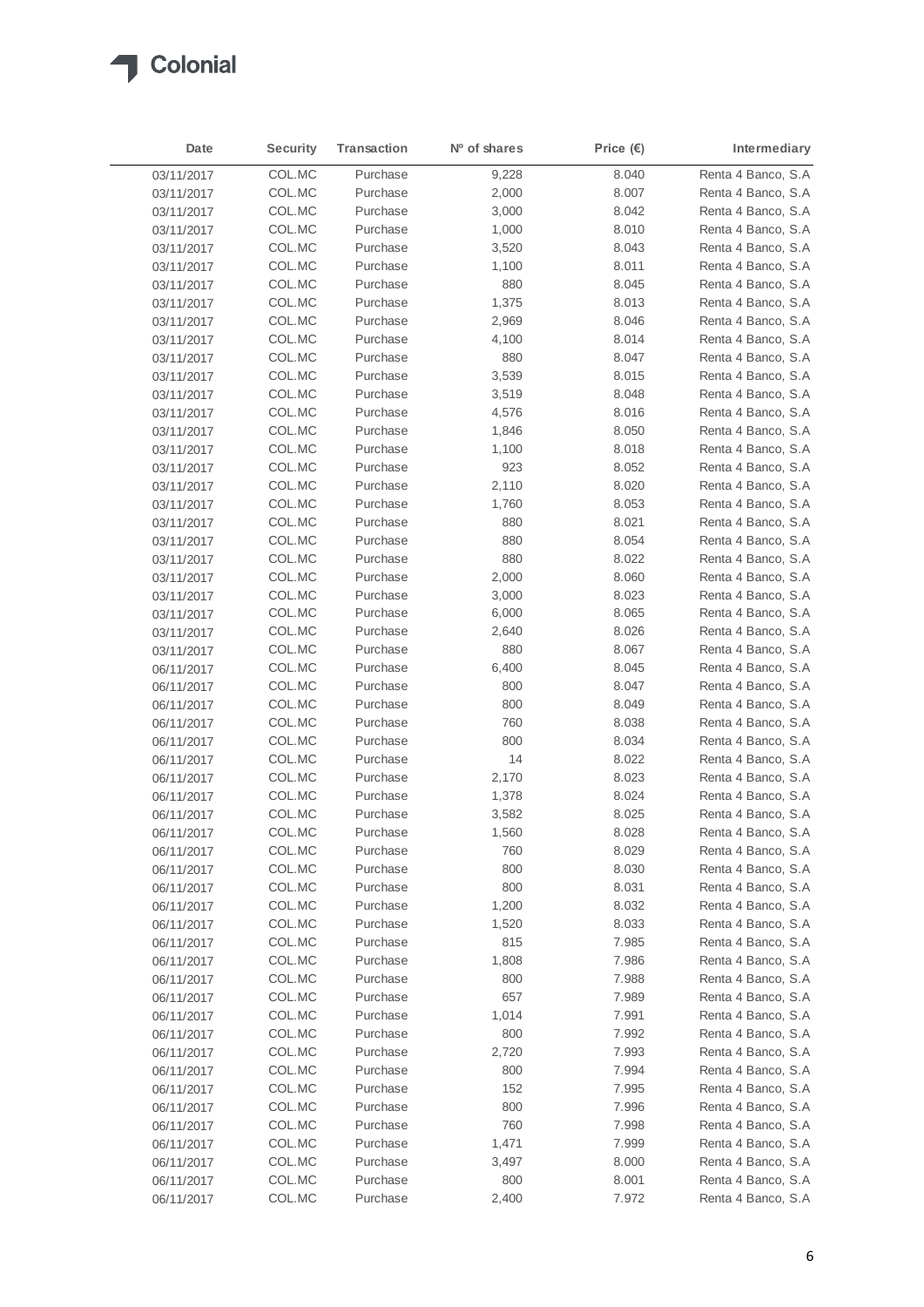

| Date       | <b>Security</b> | Transaction | N <sup>o</sup> of shares | Price $(\epsilon)$ | Intermediary        |
|------------|-----------------|-------------|--------------------------|--------------------|---------------------|
| 06/11/2017 | COL.MC          | Purchase    | 800                      | 8.002              | Renta 4 Banco, S.A  |
| 06/11/2017 | COL.MC          | Purchase    | 558                      | 7.974              | Renta 4 Banco, S.A  |
| 06/11/2017 | COL.MC          | Purchase    | 2,000                    | 8.004              | Renta 4 Banco, S.A  |
| 06/11/2017 | COL.MC          | Purchase    | 1,209                    | 7.975              | Renta 4 Banco, S.A  |
| 06/11/2017 | COL.MC          | Purchase    | 800                      | 8.005              | Renta 4 Banco, S.A. |
| 06/11/2017 | COL.MC          | Purchase    | 4,321                    | 7.976              | Renta 4 Banco, S.A  |
| 06/11/2017 | COL.MC          | Purchase    | 1,478                    | 8.007              | Renta 4 Banco, S.A. |
| 06/11/2017 | COL.MC          | Purchase    | 7,212                    | 7.977              | Renta 4 Banco, S.A  |
| 06/11/2017 | COL.MC          | Purchase    | 800                      | 8.009              | Renta 4 Banco, S.A  |
| 06/11/2017 | COL.MC          | Purchase    | 5,185                    | 7.978              | Renta 4 Banco, S.A  |
| 06/11/2017 | COL.MC          | Purchase    | 760                      | 8.010              | Renta 4 Banco, S.A  |
| 06/11/2017 | COL.MC          | Purchase    | 4,388                    | 7.979              | Renta 4 Banco, S.A  |
| 06/11/2017 | COL.MC          | Purchase    | 1,574                    | 8.013              | Renta 4 Banco, S.A  |
| 06/11/2017 | COL.MC          | Purchase    | 5,973                    | 7.980              | Renta 4 Banco, S.A  |
| 06/11/2017 | COL.MC          | Purchase    | 1,600                    | 8.017              | Renta 4 Banco, S.A  |
| 06/11/2017 | COL.MC          | Purchase    | 3,886                    | 7.981              | Renta 4 Banco, S.A  |
| 06/11/2017 | COL.MC          | Purchase    | 2,441                    | 8.018              | Renta 4 Banco, S.A  |
| 06/11/2017 | COL.MC          | Purchase    | 2,652                    | 7.982              | Renta 4 Banco, S.A  |
| 06/11/2017 | COL.MC          | Purchase    | 800                      | 8.019              | Renta 4 Banco, S.A  |
| 06/11/2017 | COL.MC          | Purchase    | 2,329                    | 7.983              | Renta 4 Banco, S.A  |
| 06/11/2017 | COL.MC          | Purchase    | 4,811                    | 8.020              | Renta 4 Banco, S.A  |
| 06/11/2017 | COL.MC          | Purchase    | 1,561                    | 7.984              | Renta 4 Banco, S.A  |
| 06/11/2017 | COL.MC          | Purchase    | 800                      | 8.021              | Renta 4 Banco, S.A  |
| 06/11/2017 | COL.MC          | Purchase    | 1,600                    | 8.039              | Renta 4 Banco, S.A  |
| 06/11/2017 | COL.MC          | Purchase    | 6,624                    | 8.040              | Renta 4 Banco, S.A  |
| 06/11/2017 | COL.MC          | Purchase    | 1,200                    | 8.042              | Renta 4 Banco, S.A  |
| 07/11/2017 | COL.MC          | Purchase    | 1,300                    | 8.014              | Renta 4 Banco, S.A  |
| 07/11/2017 | COL.MC          | Purchase    | 1,300                    | 8.017              | Renta 4 Banco, S.A  |
| 07/11/2017 | COL.MC          | Purchase    | 1,568                    | 7.971              | Renta 4 Banco, S.A  |
| 07/11/2017 | COL.MC          | Purchase    | 290                      | 7.972              | Renta 4 Banco, S.A  |
| 07/11/2017 | COL.MC          | Purchase    | 3,890                    | 7.973              | Renta 4 Banco, S.A  |
| 07/11/2017 | COL.MC          | Purchase    | 6,894                    | 7.974              | Renta 4 Banco, S.A  |
| 07/11/2017 | COL.MC          | Purchase    | 1,300                    | 7.975              | Renta 4 Banco, S.A  |
| 07/11/2017 | COL.MC          | Purchase    | 505                      | 7.976              | Renta 4 Banco, S.A  |
| 07/11/2017 | COL.MC          | Purchase    | 2,493                    | 7.978              | Renta 4 Banco, S.A  |
| 07/11/2017 | COL.MC          | Purchase    | 4,080                    | 7.979              | Renta 4 Banco, S.A  |
| 07/11/2017 | COL.MC          | Purchase    | 3,351                    | 7.932              | Renta 4 Banco, S.A  |
| 07/11/2017 | COL.MC          | Purchase    | 2,709                    | 7.980              | Renta 4 Banco, S.A  |
| 07/11/2017 | COL.MC          | Purchase    | 1,870                    | 7.938              | Renta 4 Banco, S.A  |
| 07/11/2017 | COL.MC          | Purchase    | 1,300                    | 7.981              | Renta 4 Banco, S.A  |
| 07/11/2017 | COL.MC          | Purchase    | 1,990                    | 7.940              | Renta 4 Banco, S.A  |
| 07/11/2017 | COL.MC          | Purchase    | 1,300                    | 7.982              | Renta 4 Banco, S.A. |
| 07/11/2017 | COL.MC          | Purchase    | 1,780                    | 7.942              | Renta 4 Banco, S.A  |
| 07/11/2017 | COL.MC          | Purchase    | 2,600                    | 7.983              | Renta 4 Banco, S.A  |
| 07/11/2017 | COL.MC          | Purchase    | 3,423                    | 7.944              | Renta 4 Banco, S.A  |
| 07/11/2017 | COL.MC          | Purchase    | 2,190                    | 7.985              | Renta 4 Banco, S.A  |
| 07/11/2017 | COL.MC          | Purchase    | 935                      | 7.949              | Renta 4 Banco, S.A  |
| 07/11/2017 | COL.MC          | Purchase    | 2,102                    | 7.986              | Renta 4 Banco, S.A  |
| 07/11/2017 | COL.MC          | Purchase    | 1,554                    | 7.953              | Renta 4 Banco, S.A  |
| 07/11/2017 | COL.MC          | Purchase    | 1,875                    | 7.988              | Renta 4 Banco, S.A  |
| 07/11/2017 | COL.MC          | Purchase    | 2,032                    | 7.955              | Renta 4 Banco, S.A  |
| 07/11/2017 | COL.MC          | Purchase    | 2,190                    | 7.989              | Renta 4 Banco, S.A  |
| 07/11/2017 | COL.MC          | Purchase    | 1,780                    | 7.957              | Renta 4 Banco, S.A  |
| 07/11/2017 | COL.MC          | Purchase    | 2,300                    | 7.990              | Renta 4 Banco, S.A. |
| 07/11/2017 | COL.MC          | Purchase    | 2,165                    | 7.958              | Renta 4 Banco, S.A  |
| 07/11/2017 | COL.MC          | Purchase    | 1,300                    | 7.998              | Renta 4 Banco, S.A  |
| 07/11/2017 | COL.MC          | Purchase    | 2,235                    | 7.960              | Renta 4 Banco, S.A  |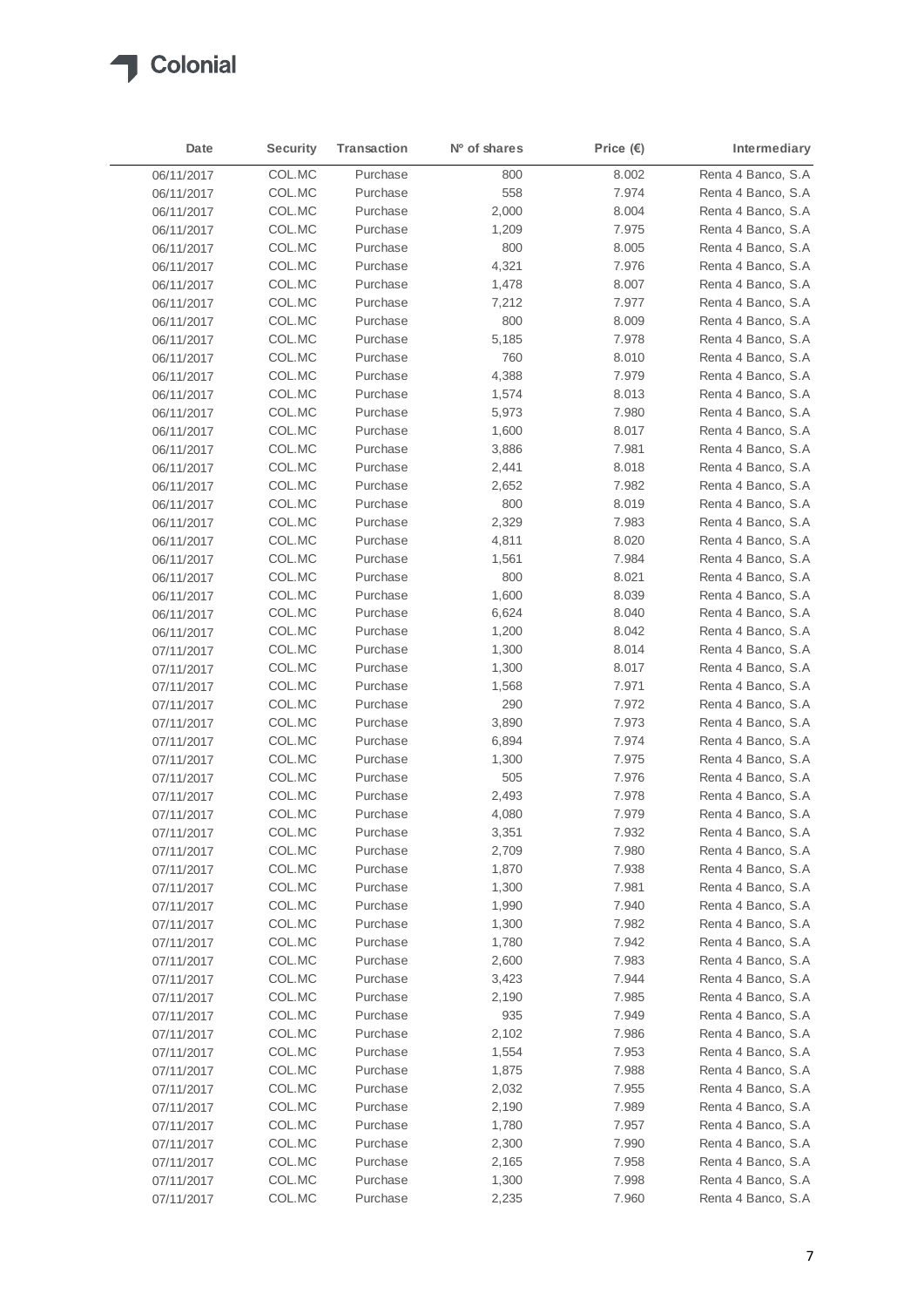

| Date       | <b>Security</b> | <b>Transaction</b> | Nº of shares | Price $(\epsilon)$ | Intermediary        |
|------------|-----------------|--------------------|--------------|--------------------|---------------------|
| 07/11/2017 | COL.MC          | Purchase           | 2,600        | 7.999              | Renta 4 Banco, S.A  |
| 07/11/2017 | COL.MC          | Purchase           | 3,170        | 7.963              | Renta 4 Banco, S.A  |
| 07/11/2017 | COL.MC          | Purchase           | 2,600        | 8.001              | Renta 4 Banco, S.A  |
| 07/11/2017 | COL.MC          | Purchase           | 867          | 7.965              | Renta 4 Banco, S.A  |
| 07/11/2017 | COL.MC          | Purchase           | 389          | 8.002              | Renta 4 Banco, S.A  |
| 07/11/2017 | COL.MC          | Purchase           | 5,172        | 7.966              | Renta 4 Banco, S.A  |
| 07/11/2017 | COL.MC          | Purchase           | 1,300        | 8.005              | Renta 4 Banco, S.A. |
| 07/11/2017 | COL.MC          | Purchase           | 7,216        | 7.967              | Renta 4 Banco, S.A  |
| 07/11/2017 | COL.MC          | Purchase           | 2,278        | 8.006              | Renta 4 Banco, S.A  |
| 07/11/2017 | COL.MC          | Purchase           | 2,235        | 7.968              | Renta 4 Banco, S.A  |
| 07/11/2017 | COL.MC          | Purchase           | 1,300        | 8.009              | Renta 4 Banco, S.A  |
| 07/11/2017 | COL.MC          | Purchase           | 2,158        | 7.969              | Renta 4 Banco, S.A  |
| 07/11/2017 | COL.MC          | Purchase           | 2,600        | 8.011              | Renta 4 Banco, S.A  |
| 07/11/2017 | COL.MC          | Purchase           | 4,766        | 7.970              | Renta 4 Banco, S.A. |
| 07/11/2017 | COL.MC          | Purchase           | 4,748        | 8.013              | Renta 4 Banco, S.A  |
| 08/11/2017 | COL.MC          | Purchase           | 1,000        | 7.888              | Renta 4 Banco, S.A  |
| 08/11/2017 | COL.MC          | Purchase           | 1            | 7.887              | Renta 4 Banco, S.A  |
| 08/11/2017 | COL.MC          | Purchase           | 1,000        | 7.873              | Renta 4 Banco, S.A  |
| 08/11/2017 | COL.MC          | Purchase           | 1,000        | 7.875              | Renta 4 Banco, S.A  |
| 08/11/2017 | COL.MC          | Purchase           | 1,000        | 7.877              | Renta 4 Banco, S.A  |
| 08/11/2017 | COL.MC          | Purchase           | 1,000        | 7.878              | Renta 4 Banco, S.A  |
| 08/11/2017 | COL.MC          | Purchase           | 3,000        | 7.879              | Renta 4 Banco, S.A  |
| 08/11/2017 | COL.MC          | Purchase           | 2,000        | 7.880              | Renta 4 Banco, S.A  |
| 08/11/2017 | COL.MC          | Purchase           | 1,000        | 7.882              | Renta 4 Banco, S.A  |
| 08/11/2017 | COL.MC          | Purchase           | 273          | 7.883              | Renta 4 Banco, S.A  |
| 08/11/2017 | COL.MC          | Purchase           | 1,000        | 7.884              | Renta 4 Banco, S.A  |
| 08/11/2017 | COL.MC          | Purchase           | 3,431        | 7.885              | Renta 4 Banco, S.A. |
| 08/11/2017 | COL.MC          | Purchase           | 649          | 7.838              | Renta 4 Banco, S.A  |
| 08/11/2017 | COL.MC          | Purchase           | 1,100        | 7.839              | Renta 4 Banco, S.A  |
| 08/11/2017 | COL.MC          | Purchase           | 1,000        | 7.840              | Renta 4 Banco, S.A  |
| 08/11/2017 | COL.MC          | Purchase           | 2,058        | 7.841              | Renta 4 Banco, S.A  |
| 08/11/2017 | COL.MC          | Purchase           | 3,070        | 7.842              | Renta 4 Banco, S.A  |
| 08/11/2017 | COL.MC          | Purchase           | 4,000        | 7.843              | Renta 4 Banco, S.A  |
| 08/11/2017 | COL.MC          | Purchase           | 4,004        | 7.844              | Renta 4 Banco, S.A  |
| 08/11/2017 | COL.MC          | Purchase           | 3,472        | 7.845              | Renta 4 Banco, S.A  |
| 08/11/2017 | COL.MC          | Purchase           | 5,307        | 7.846              | Renta 4 Banco, S.A  |
| 08/11/2017 | COL.MC          | Purchase           | 4,100        | 7.847              | Renta 4 Banco, S.A  |
| 08/11/2017 | COL.MC          | Purchase           | 7,000        | 7.848              | Renta 4 Banco, S.A  |
| 08/11/2017 | COL.MC          | Purchase           | 4,000        | 7.849              | Renta 4 Banco, S.A  |
| 08/11/2017 | COL.MC          | Purchase           | 11,840       | 7.850              | Renta 4 Banco, S.A  |
| 08/11/2017 | COL.MC          | Purchase           | 3,000        | 7.851              | Renta 4 Banco, S.A. |
| 08/11/2017 | COL.MC          | Purchase           | 7,601        | 7.852              | Renta 4 Banco, S.A  |
| 08/11/2017 | COL.MC          | Purchase           | 6,835        | 7.853              | Renta 4 Banco, S.A  |
| 08/11/2017 | COL.MC          | Purchase           | 1,100        | 7.854              | Renta 4 Banco, S.A  |
| 08/11/2017 | COL.MC          | Purchase           | 1,100        | 7.855              | Renta 4 Banco, S.A  |
| 08/11/2017 | COL.MC          | Purchase           | 1,000        | 7.857              | Renta 4 Banco, S.A  |
| 08/11/2017 | COL.MC          | Purchase           | 1,000        | 7.858              | Renta 4 Banco, S.A  |
| 08/11/2017 | COL.MC          | Purchase           | 1,000        | 7.862              | Renta 4 Banco, S.A  |
| 08/11/2017 | COL.MC          | Purchase           | 1,000        | 7.864              | Renta 4 Banco, S.A  |
| 08/11/2017 | COL.MC          | Purchase           | 1,000        | 7.866              | Renta 4 Banco, S.A  |
| 08/11/2017 | COL.MC          | Purchase           | 1,771        | 7.868              | Renta 4 Banco, S.A  |
| 08/11/2017 | COL.MC          | Purchase           | 1,000        | 7.871              | Renta 4 Banco, S.A  |
| 08/11/2017 | COL.MC          | Purchase           | 1,000        | 7.872              | Renta 4 Banco, S.A  |
| 08/11/2017 | COL.MC          | Purchase           | 106          | 7.889              | Renta 4 Banco, S.A  |
| 08/11/2017 | COL.MC          | Purchase           | 1,526        | 7.891              | Renta 4 Banco, S.A  |
| 08/11/2017 | COL.MC          | Purchase           | 3,000        | 7.892              | Renta 4 Banco, S.A. |
| 08/11/2017 | COL.MC          | Purchase           | 1,000        | 7.895              | Renta 4 Banco, S.A  |